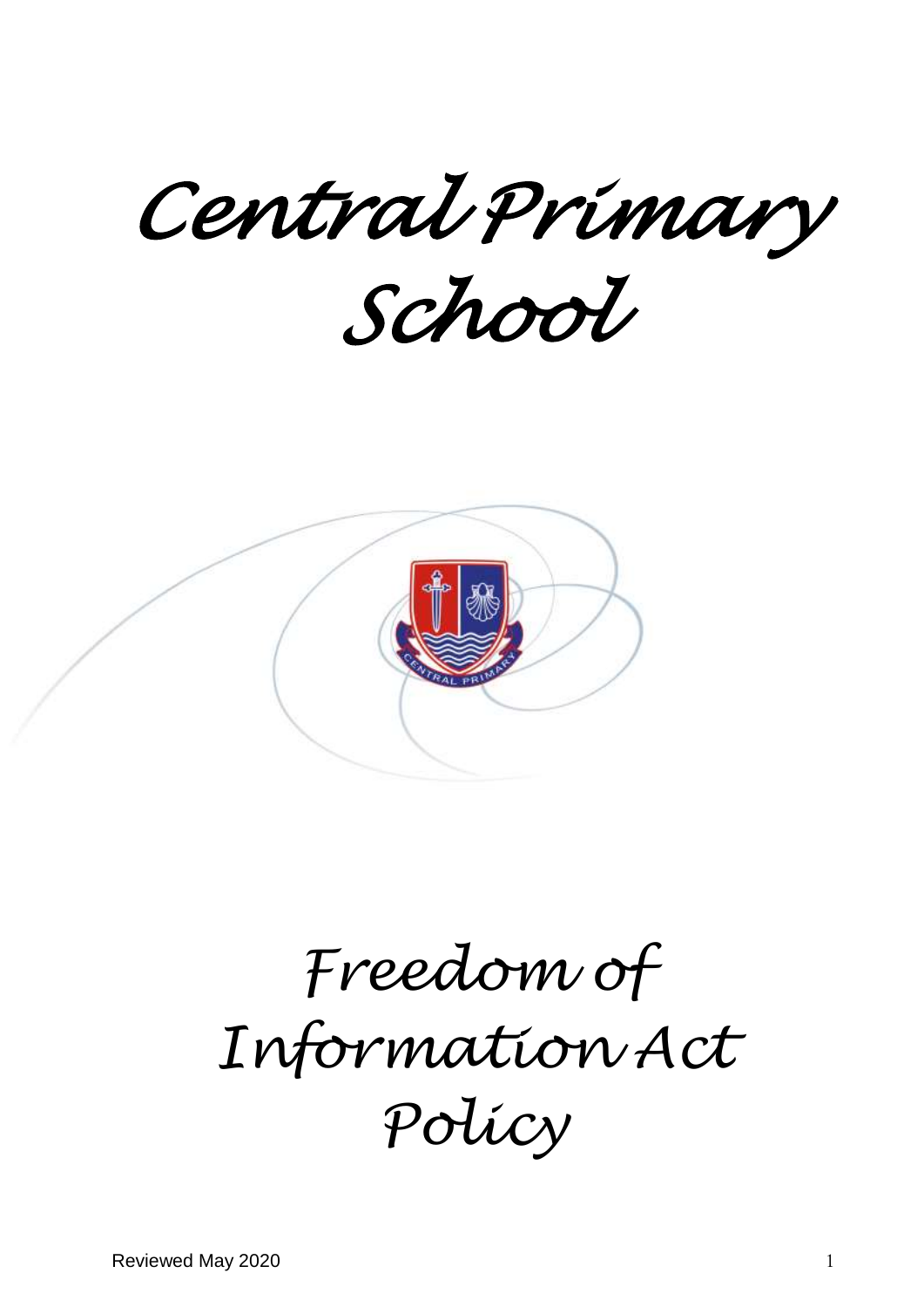# **Our motto: Children are Central**

# **This is Central Primary School's Publication Scheme on information available under the Freedom of Information Act 2000**

*The governing body is responsible for maintenance of this scheme.*

# **1. Introduction: what a publication scheme is and why it has been developed**

One of the aims of the Freedom of Information Act 2000 (which is referred to as FOIA in the rest of this document) is that public authorities, including all maintained schools, should be clear and proactive about the information they will make public.

To do this we must produce a publication scheme, setting out:

- *The classes of information which we publish or intend to publish;*
- *The manner in which the information will be published; and*
- *Whether the information is available free of charge or on payment.*

The scheme covers information already published and information which is to be published in the future. All information in our publication scheme is either available on our website to download and print off or available in paper form.

Some information which we hold may not be made public, for example personal information.

This publication scheme conforms to the model scheme for schools approved by the Information Commissioner.

# **2. Aims and Objectives**

The school aims to:

- enable every child to fulfil their learning potential, with education that meets the needs of each child,
- help every child develop the skills, knowledge and personal qualities needed for life and work,

and this publication scheme is a means of showing how we are pursuing these aims.

# **3. Categories of information published**

The publication scheme guides you to information which we currently publish (or have recently published) or which we will publish in the future. This is split into categories of information known as 'classes'. These are contained in section 6 of this scheme.

The classes of information that we undertake to make available are organised into four broad topic areas:

- *School Website* information published in the school prospectus.
- *School Profile and other information relating to the governing body* information published in the School Profile and in other governing body documents.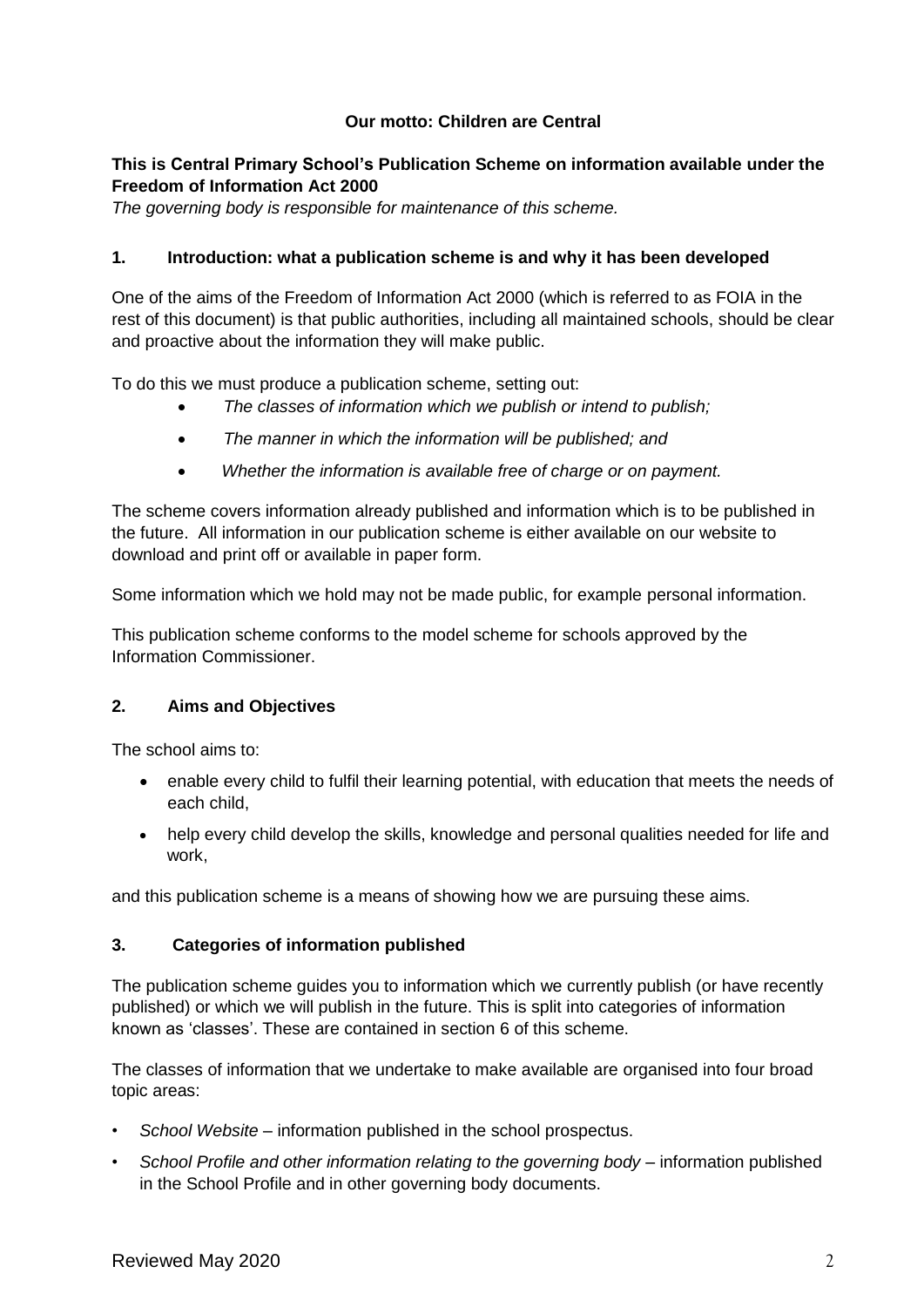- *Pupils & Curriculum* information about policies that relate to pupils and the school curriculum.
- *School Policies and other information related to the school* information about policies that relate to the school in general.

## **4. How to request information**

If you require a paper version of any of the documents within the scheme, please contact the school by telephone, email, fax or letter. Contact details are set out below. [or you can visit our website at www.central.herts.sch.uk]

Email: admin@central.herts.sch.uk

Tel: 01923 225129

Fax: 01923 236660

Contact Address: Central Primary School, Stanley Road, Watford, Herts WD17 2LZ

To help us process your request quickly, please clearly mark any correspondence **"PUBLICATION SCHEME REQUEST**" (in CAPITALS please)

If the information you're looking for isn't available via the scheme and isn't on our website**,** you can still contact the school to ask if we have it.

## **5. Paying for information**

Information published on our website is free, although you may incur costs from your Internet service provider. If you don't have Internet access, you can access our website using a local library or an Internet café.

Single copies of information covered by this publication are provided free unless stated otherwise in section 6. If your request means that we have to do a lot of photocopying or printing, or pay a large postage charge, or is for a priced item such as some printed publications or videos we will let you know the cost before fulfilling your request. Where there is a charge this will be indicated by a £ sign in the description box.

## **6. Classes of Information Currently Published**

**School Website** – this section sets out information published in the school website.

| <b>Class</b> | <b>Description</b> |
|--------------|--------------------|
|--------------|--------------------|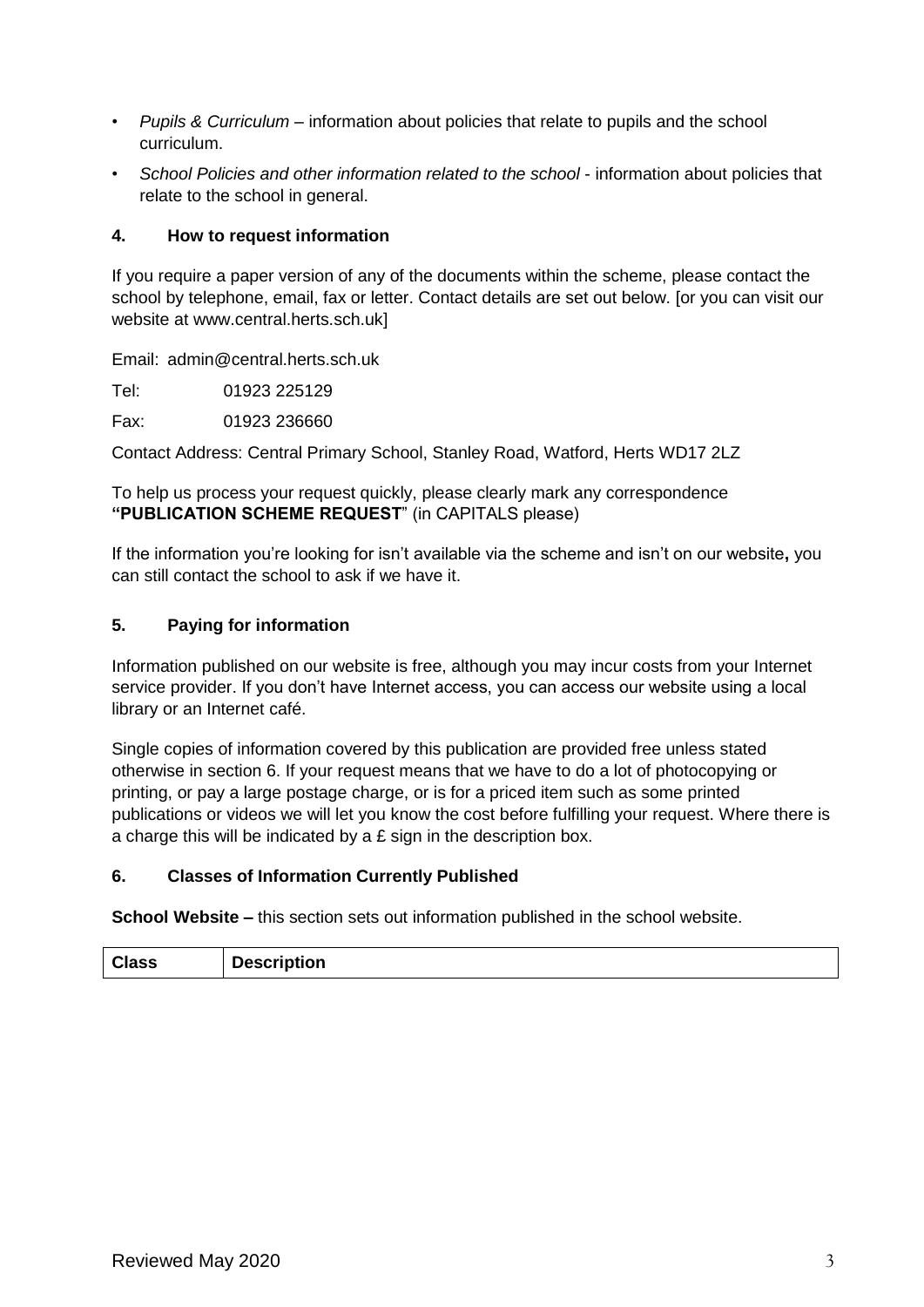| <b>School</b><br><b>Website</b> | The statutory contents of the school prospectus are as follows, (other items<br>may be included in the prospectus at the school's discretion):                                                                                                                                                                                                                                                                   |
|---------------------------------|------------------------------------------------------------------------------------------------------------------------------------------------------------------------------------------------------------------------------------------------------------------------------------------------------------------------------------------------------------------------------------------------------------------|
|                                 | information about the implementation of the governing body's policy on<br>pupils with special educational needs (SEN) and any changes to the policy<br>during the last year                                                                                                                                                                                                                                      |
|                                 | a description of the arrangements for the admission of pupils with<br>$\bullet$<br>disabilities; details of steps to prevent disabled pupils being treated less<br>favourably than other pupils; details of existing facilities to assist access to<br>the school by pupils with disabilities; the accessibility plan covering future<br>policies for increasing access by those with disabilities to the school |
|                                 | information about curriculum and curriculum policies<br>٠                                                                                                                                                                                                                                                                                                                                                        |
|                                 | information about funding and spending of Pupil Premium and Sports<br>٠<br>Premium                                                                                                                                                                                                                                                                                                                               |
|                                 | statutory information as required by the DfE<br>٠                                                                                                                                                                                                                                                                                                                                                                |

**School Profile and other information relating to the governing body–** this section sets out information published in the School Profile and in other governing body documents.

| <b>Class</b>                                                              | <b>Description</b>                                                                                                  |  |
|---------------------------------------------------------------------------|---------------------------------------------------------------------------------------------------------------------|--|
| <b>School Profile</b>                                                     | The contents of the School Profile are as follows:                                                                  |  |
|                                                                           | list information included in the school profile e.g.<br>$\bullet$                                                   |  |
|                                                                           | performance data<br>$\circ$                                                                                         |  |
|                                                                           | summary of Ofsted report<br>$\circ$                                                                                 |  |
|                                                                           | school's intentions for the future, etc.<br>$\circ$                                                                 |  |
| Instrument of<br><b>Government</b>                                        | The name of the school<br>$\bullet$                                                                                 |  |
|                                                                           | The category of the school<br>$\bullet$                                                                             |  |
|                                                                           | The name of the governing body<br>$\bullet$                                                                         |  |
|                                                                           | The manner in which the governing body is constituted<br>$\bullet$                                                  |  |
|                                                                           | The term of office of each category of governor if less than 4 years<br>٠                                           |  |
|                                                                           | The name of any body entitled to appoint any category of governor<br>٠                                              |  |
|                                                                           | Details of any trust<br>$\bullet$                                                                                   |  |
|                                                                           | If the school has a religious character, a description of the ethos<br>$\bullet$                                    |  |
|                                                                           | The date the instrument takes effect                                                                                |  |
| Minutes 1 of<br>meeting of the<br>governing<br>body and its<br>committees | Agreed minutes of meetings of the governing body and its committees<br>[current and last full academic school year] |  |

**Pupils & Curriculum Policies -** This section gives access to information about policies that relate to pupils and the school curriculum (Most policies are available on the school's website)

| <b>Class</b> | <b>Description</b> |
|--------------|--------------------|
|              |                    |

 $1$  Some information might be confidential or otherwise exempt from the publication by law – we cannot therefore publish this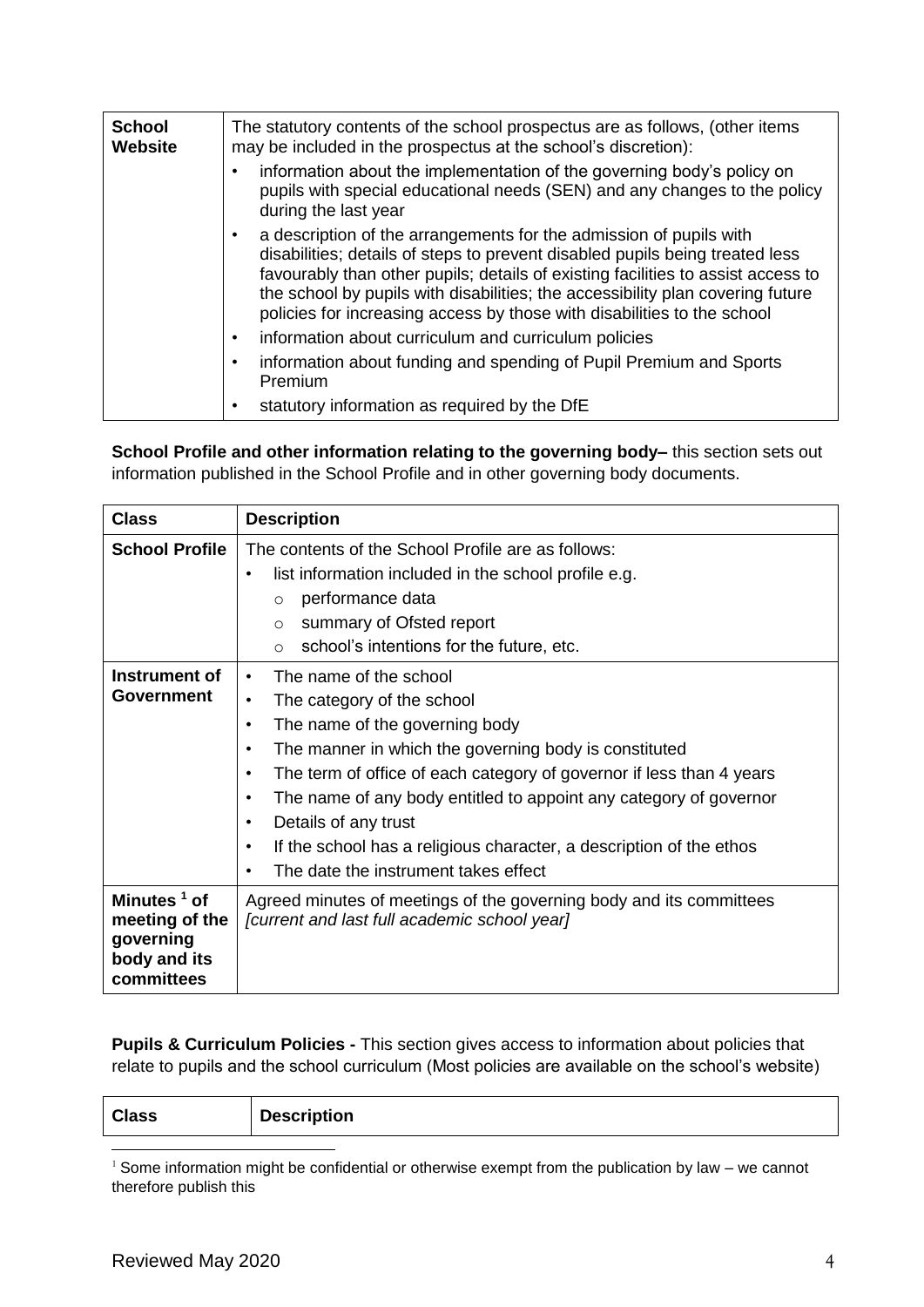| Home – school<br>agreement                  | Statement of the school's aims and values, the school's responsibilities, the<br>parental responsibilities and the school's expectations of its pupils for<br>example homework arrangements              |
|---------------------------------------------|----------------------------------------------------------------------------------------------------------------------------------------------------------------------------------------------------------|
| Curriculum<br>Policy                        | Statement on following the policy for the secular curriculum subjects and<br>religious education and schemes of work and syllabuses currently used by<br>the school                                      |
| <b>Sex Education</b><br>Policy              | Statement of policy with regard to sex and relationship education                                                                                                                                        |
| Special<br><b>Education Needs</b><br>Policy | Information about the school's policy on providing for pupils with special<br>educational needs                                                                                                          |
| Accessibility<br>Plans                      | Plan for increasing participation of disabled pupils in the school's<br>curriculum, improving the accessibility of the physical environment and<br>improving delivery of information to disabled pupils. |
| Race Equality<br>Policy                     | Statement of policy for promoting race equality                                                                                                                                                          |
| Collective<br>Worship                       | Statement of arrangements for the required daily act of collective worship                                                                                                                               |
| <b>Child Protection</b><br>Policy           | Statement of policy for safeguarding and promoting welfare of pupils at the<br>school. (from March 2004)                                                                                                 |
| <b>Pupil Discipline</b>                     | Statement of general principles on behaviour and discipline and of<br>measures taken by the head teacher to prevent bullying.                                                                            |

**School Policies and other information related to the school -** This section gives access to information about policies that relate to the school in general.

| <b>Class</b>                                      | <b>Description</b>                                                                                                                                                                                                    |  |
|---------------------------------------------------|-----------------------------------------------------------------------------------------------------------------------------------------------------------------------------------------------------------------------|--|
| Published reports of Ofsted                       | Published report of the last inspection of the school and,                                                                                                                                                            |  |
| referring expressly to the                        | where appropriate, inspection reports of religious education in                                                                                                                                                       |  |
| school                                            | those schools designated as having a religious character                                                                                                                                                              |  |
| <b>Ofsted inspection Self-</b>                    | A statement of the governing body's evaluation of the school's                                                                                                                                                        |  |
| Evaluation Form <sup>1</sup>                      | performance.                                                                                                                                                                                                          |  |
| <b>Charging and Remissions</b><br><b>Policies</b> | A statement of the school's policy with respect to charges and<br>remissions for any optional extra or board and lodging for<br>which charges are permitted, for example school publications,<br>music tuition, trips |  |
| School session times and                          | Details of school session and dates of school terms and                                                                                                                                                               |  |
| term dates                                        | holidays                                                                                                                                                                                                              |  |

 1 Some information might be confidential or otherwise exempt from the publication by law – we cannot therefore publish this